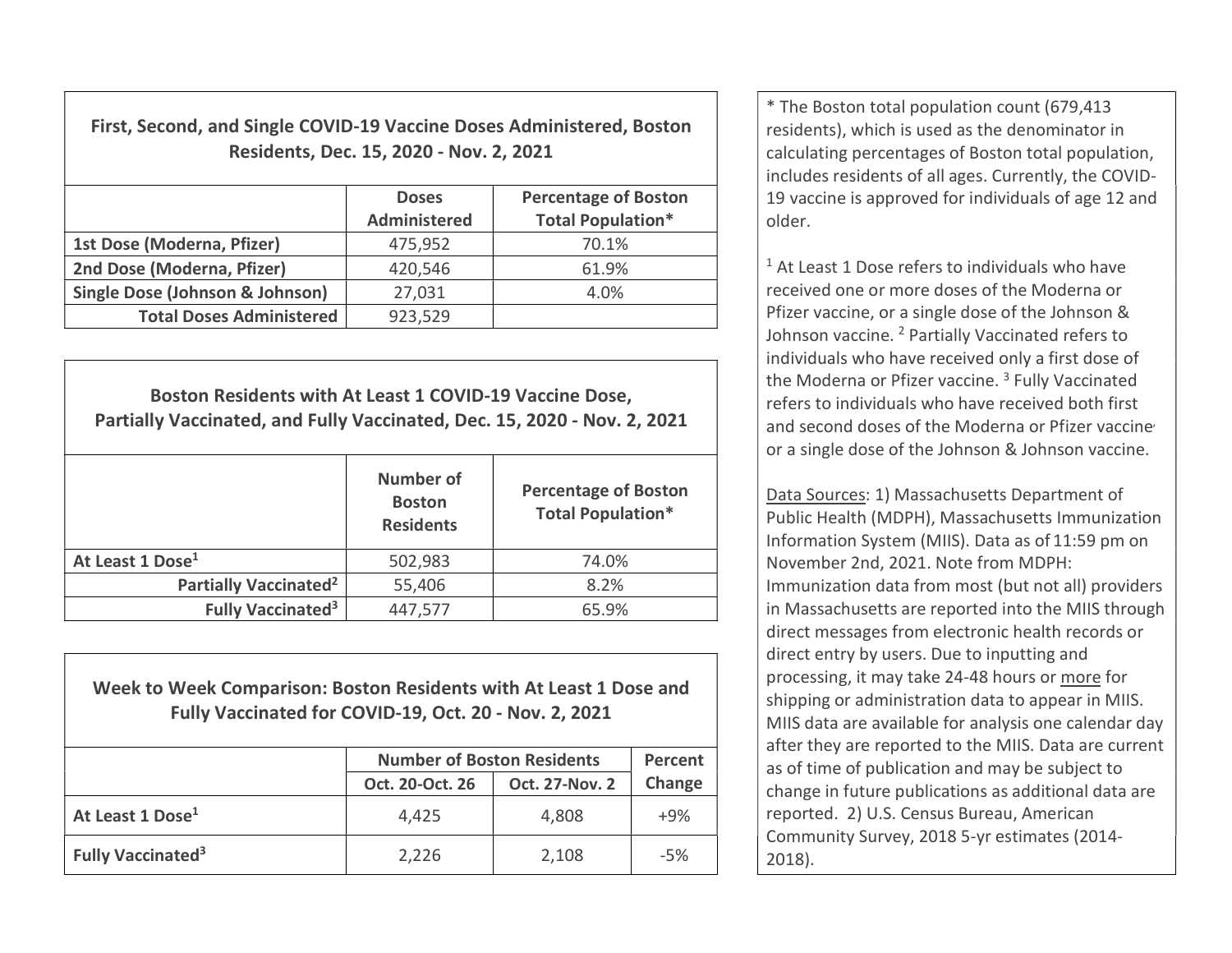

\* Total number of individuals receiving their initial dose in the 10-week period.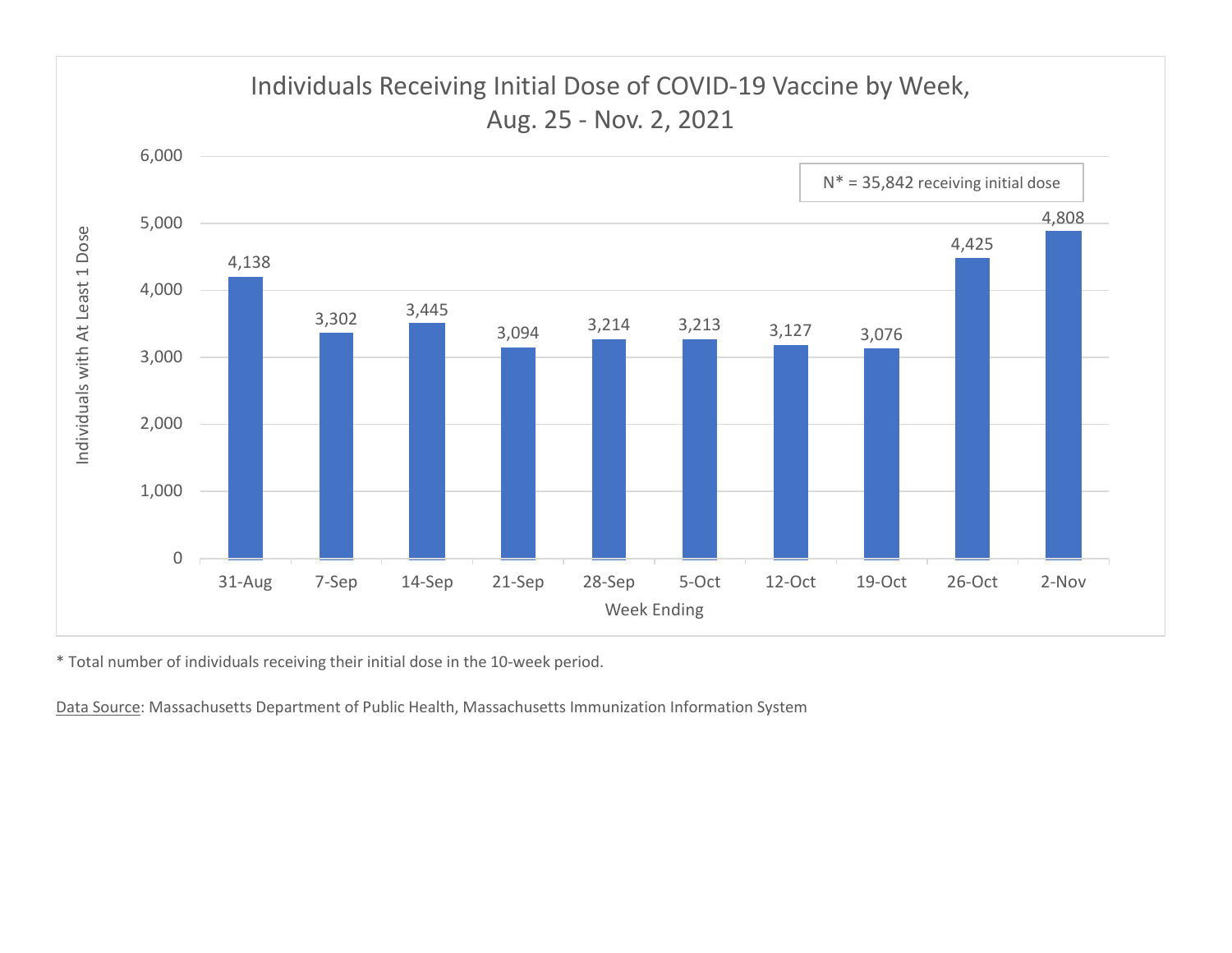

\* Total number of individuals receiving their final dose in the 10-week period.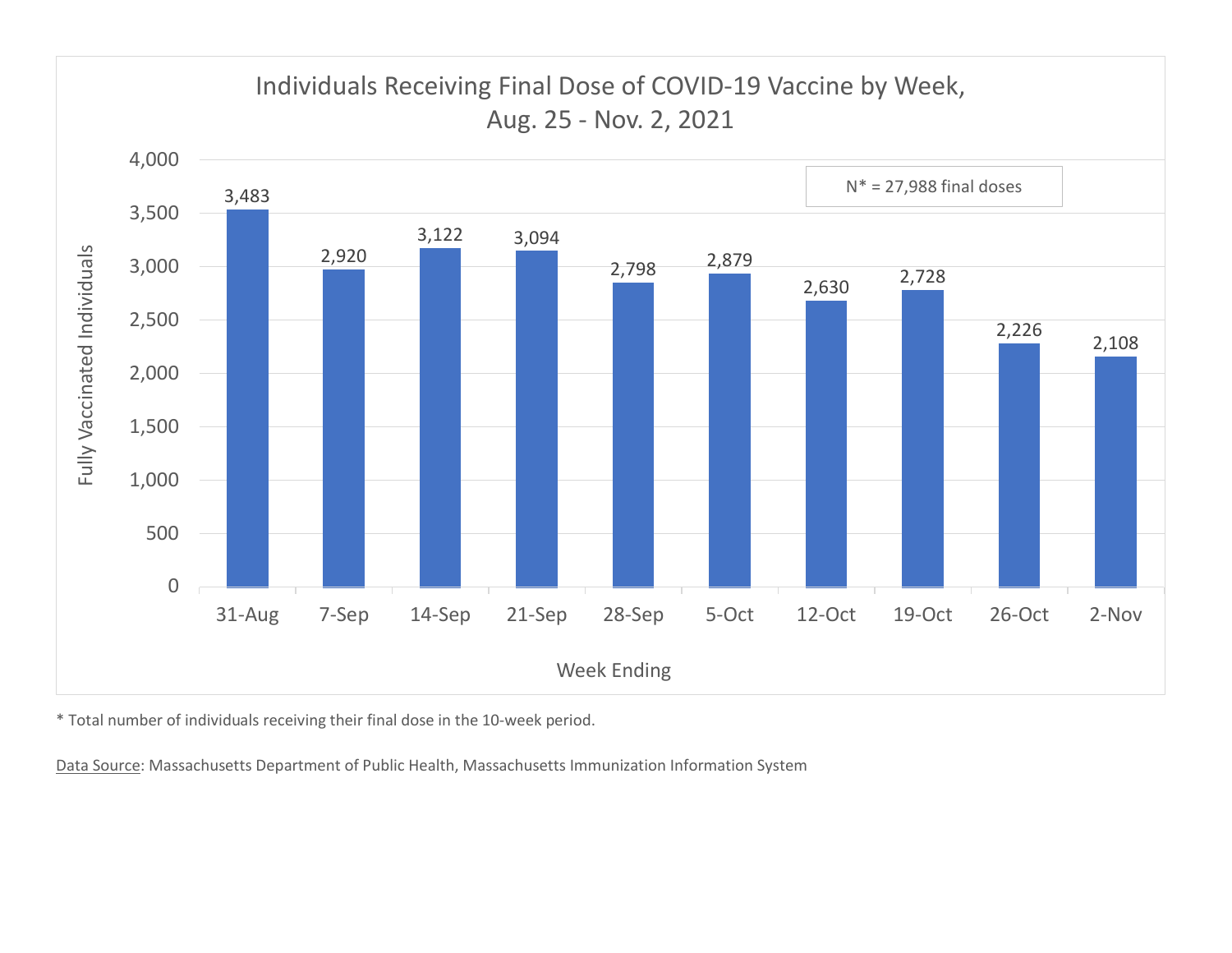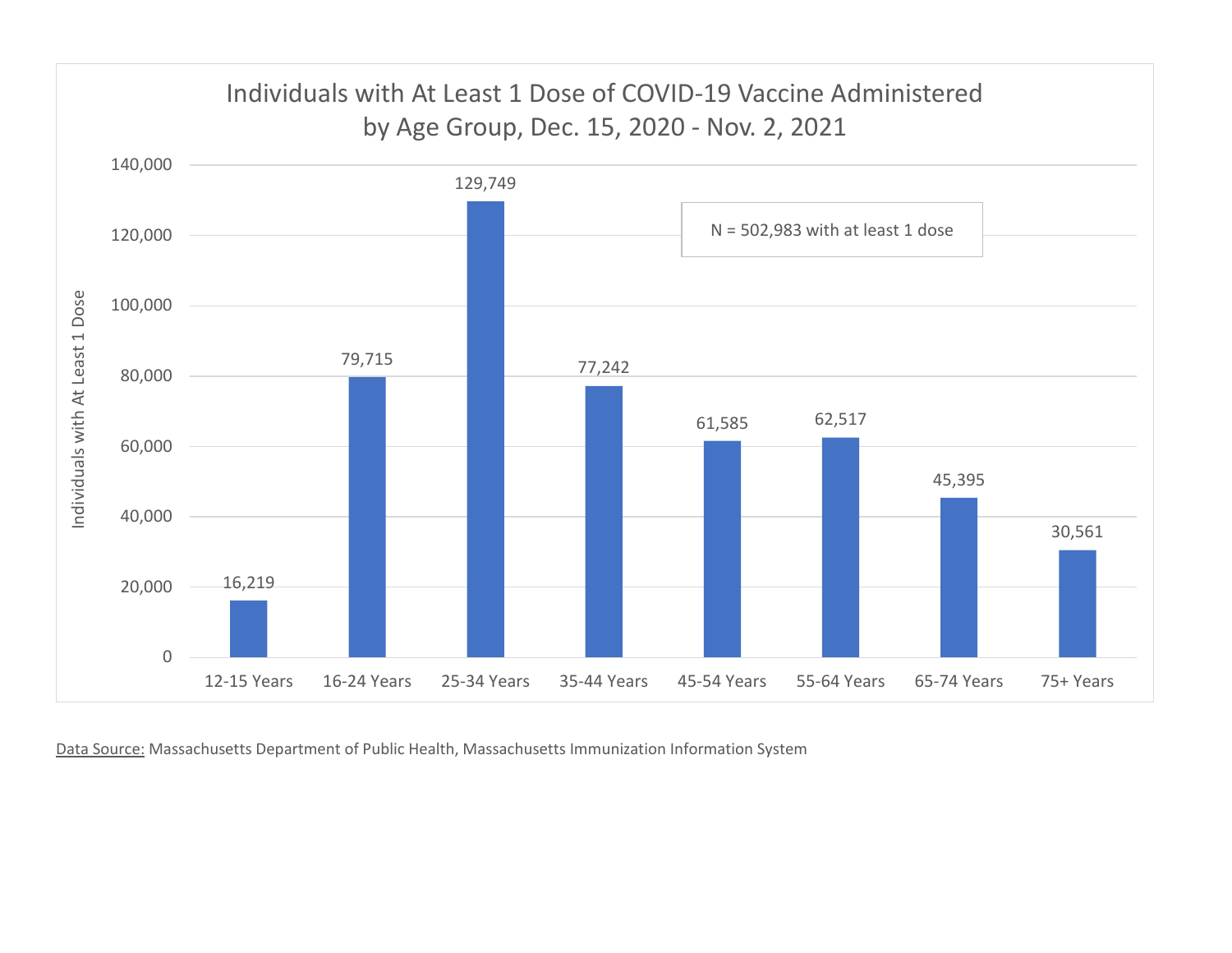

In accordance with CDC practices, BPHC has capped the percent of population coverage metrics at 99.9%. These metrics could be greater than 99.9% for multiple reasons, including census denominator data not including all individuals that currently reside in the county (e.g., part time residents) or potential data reporting errors. Estimates may change as new data are made available.

Percentage of overall Boston population with at least 1 dose = 74.0%.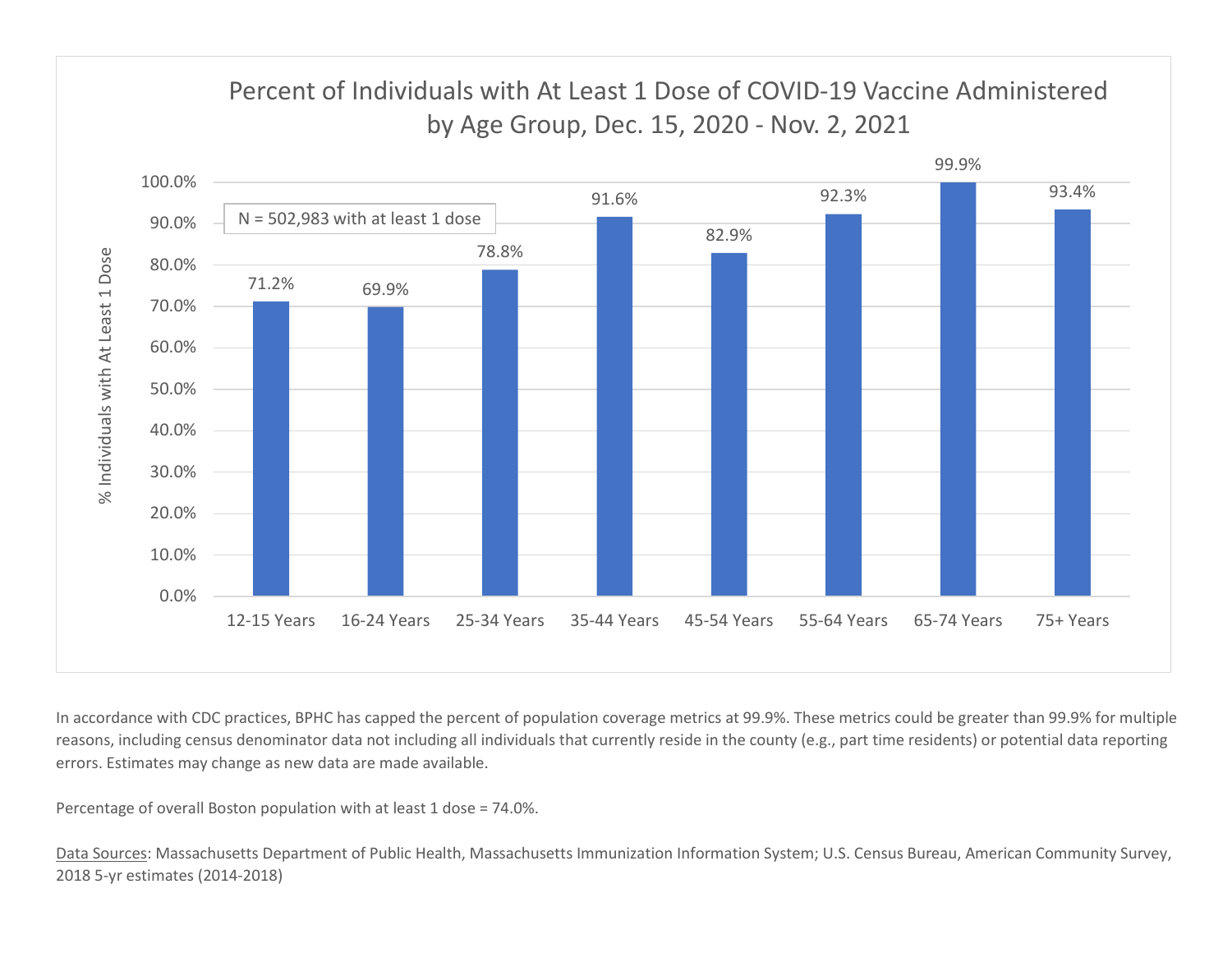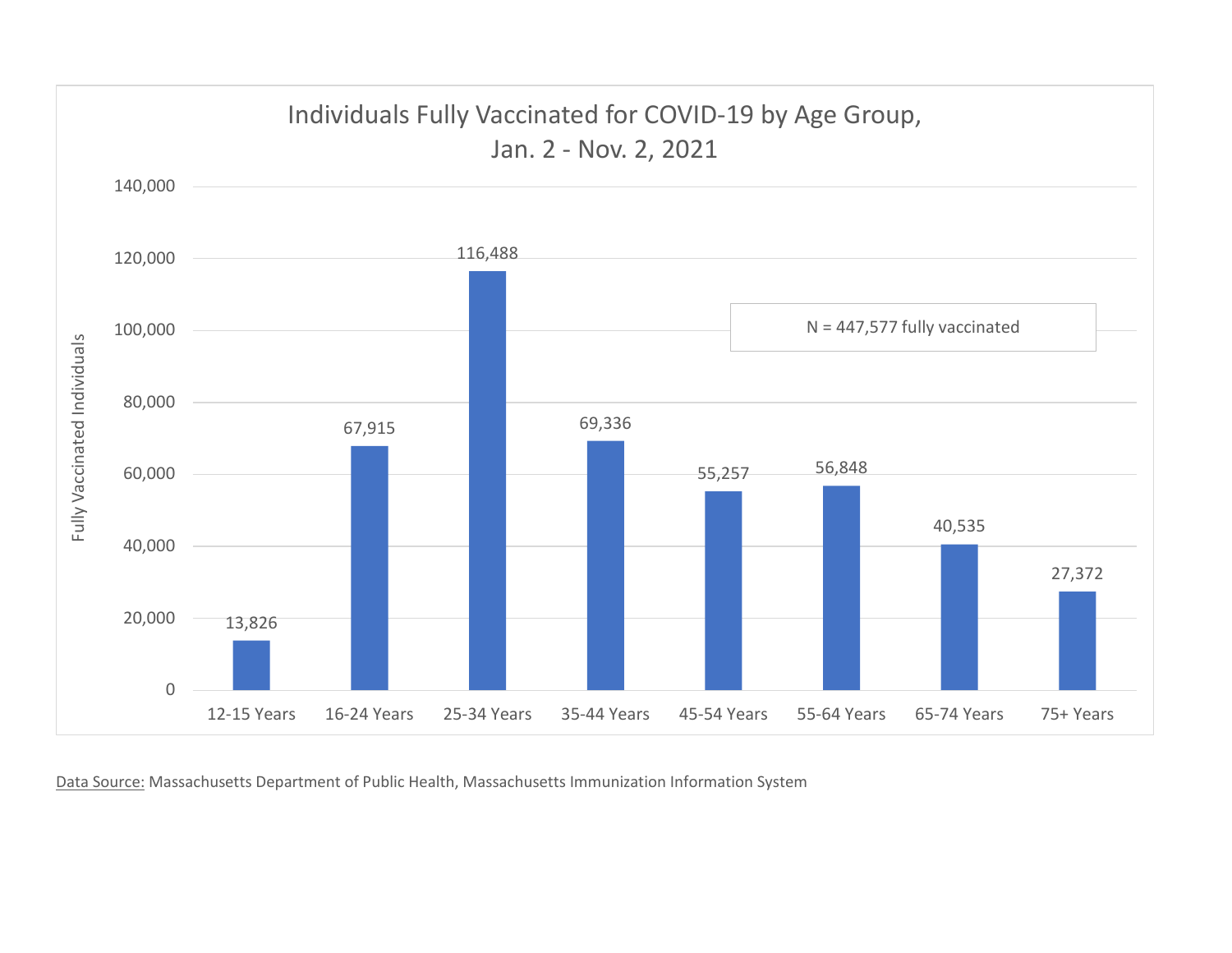

Percentage of overall Boston population fully vaccinated = 65.9%.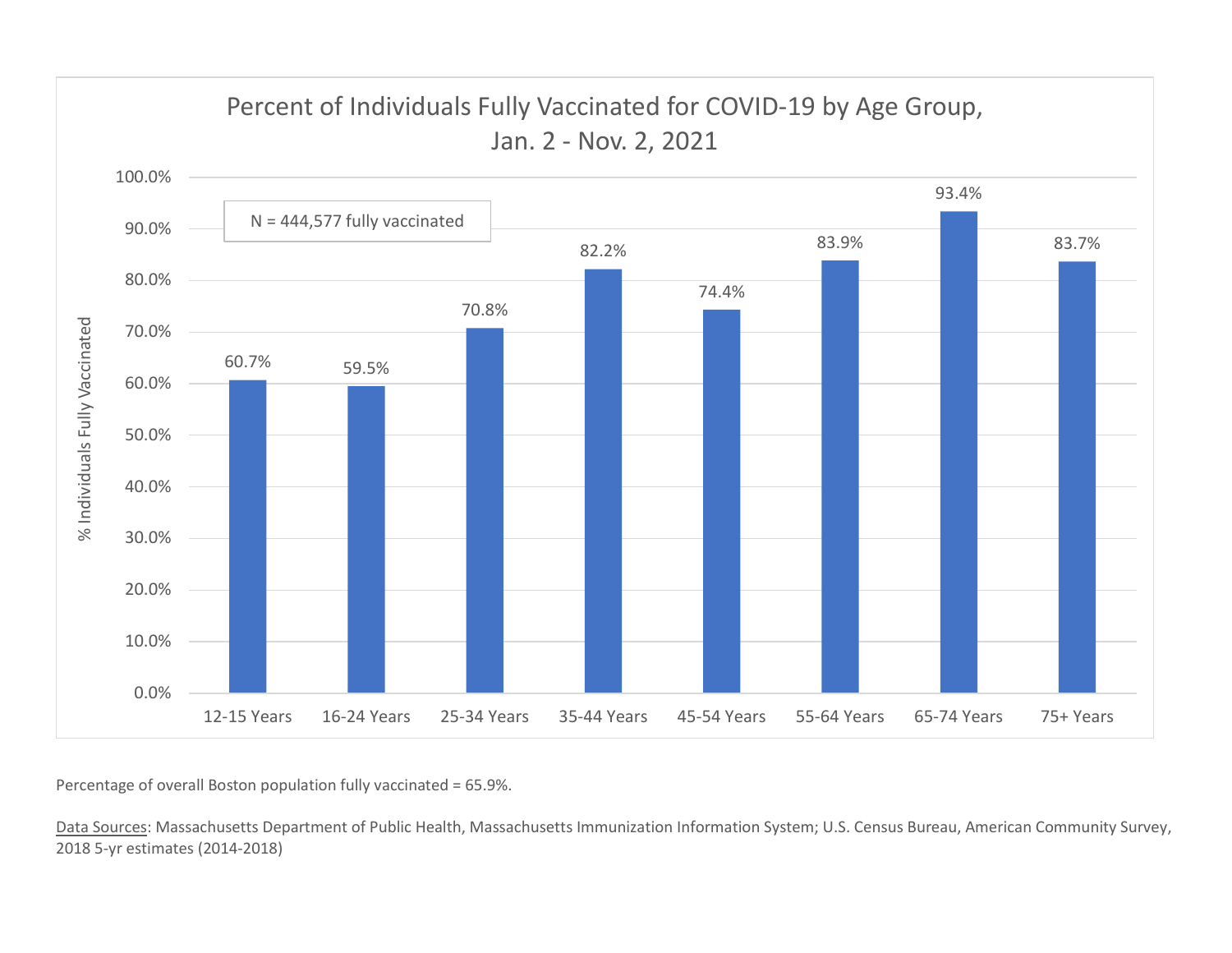## Individuals with At Least 1 Dose of COVID-19 Vaccine Administered by



Asian/PI = Asian, Native Hawaiian, and Pacific Islander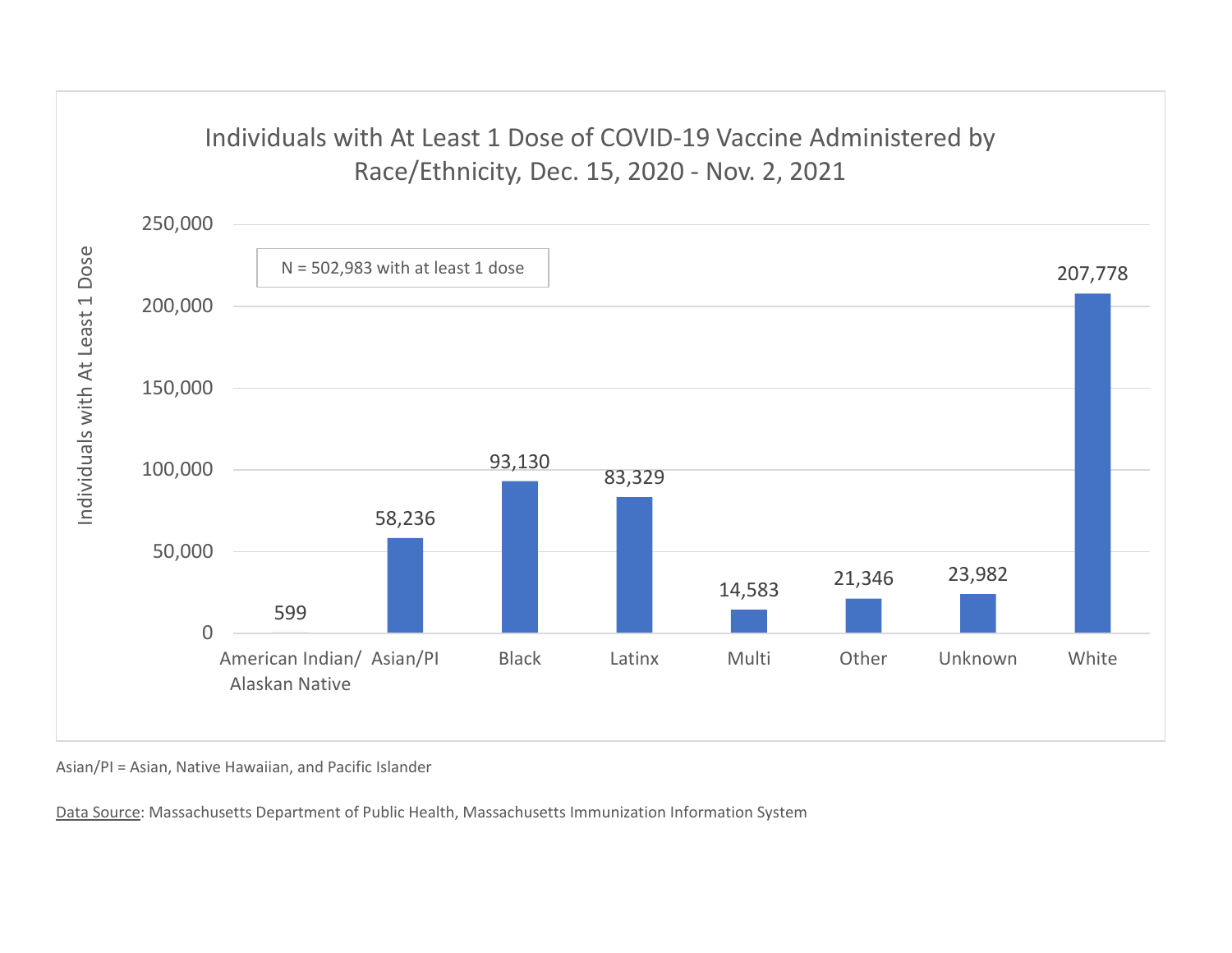

Asian/PI = Asian, Native Hawaiian, and Pacific Islander

\* Varies from Total N of Individuals with At Least 1 Dose (502,983) because data for residents who identify as Multiracial, Other, or Unknown are not included in this chart due to lack of comparable population data.

Percentage of overall Boston population with at least 1 dose = 74.0%.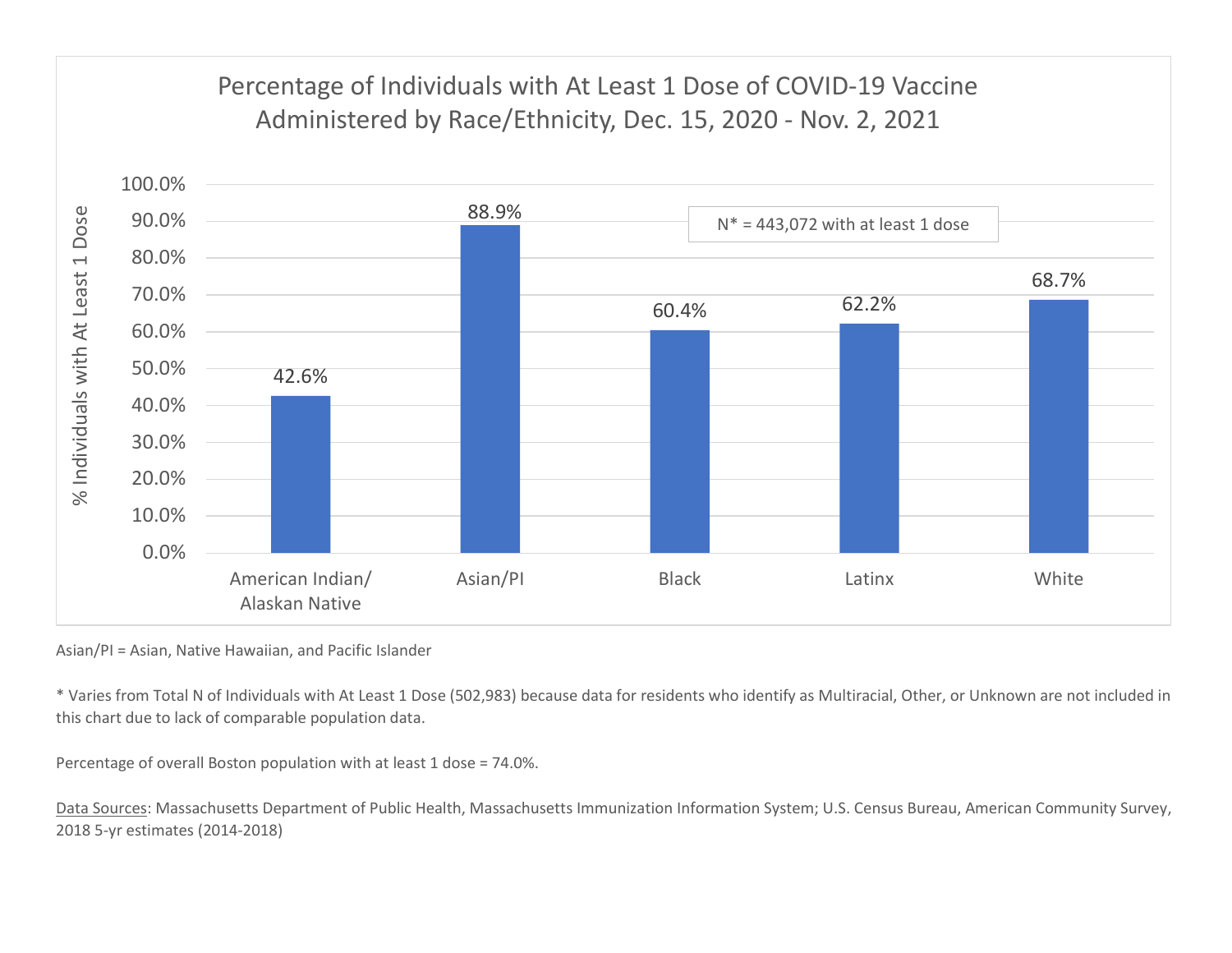

Asian/PI = Asian, Native Hawaiian, and Pacific Islander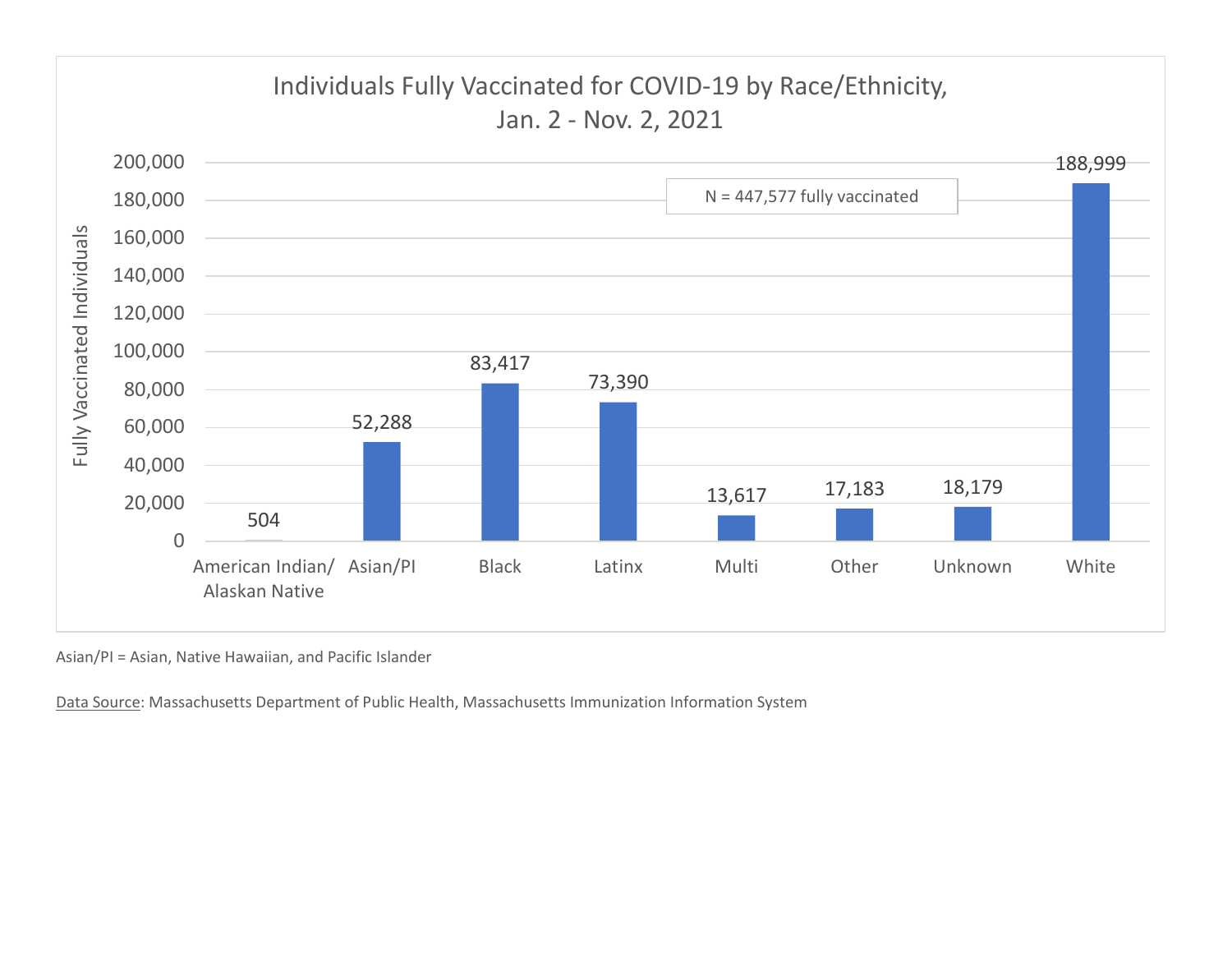

Asian/PI = Asian, Native Hawaiian, and Pacific Islander

\* Varies from Total N of Fully Vaccinated Individuals (447,577) because data for residents who identify as Multiracial, Other, or Unknown are not included in this chart due to lack of comparable population data.

Percentage of overall Boston population fully vaccinated = 65.9%.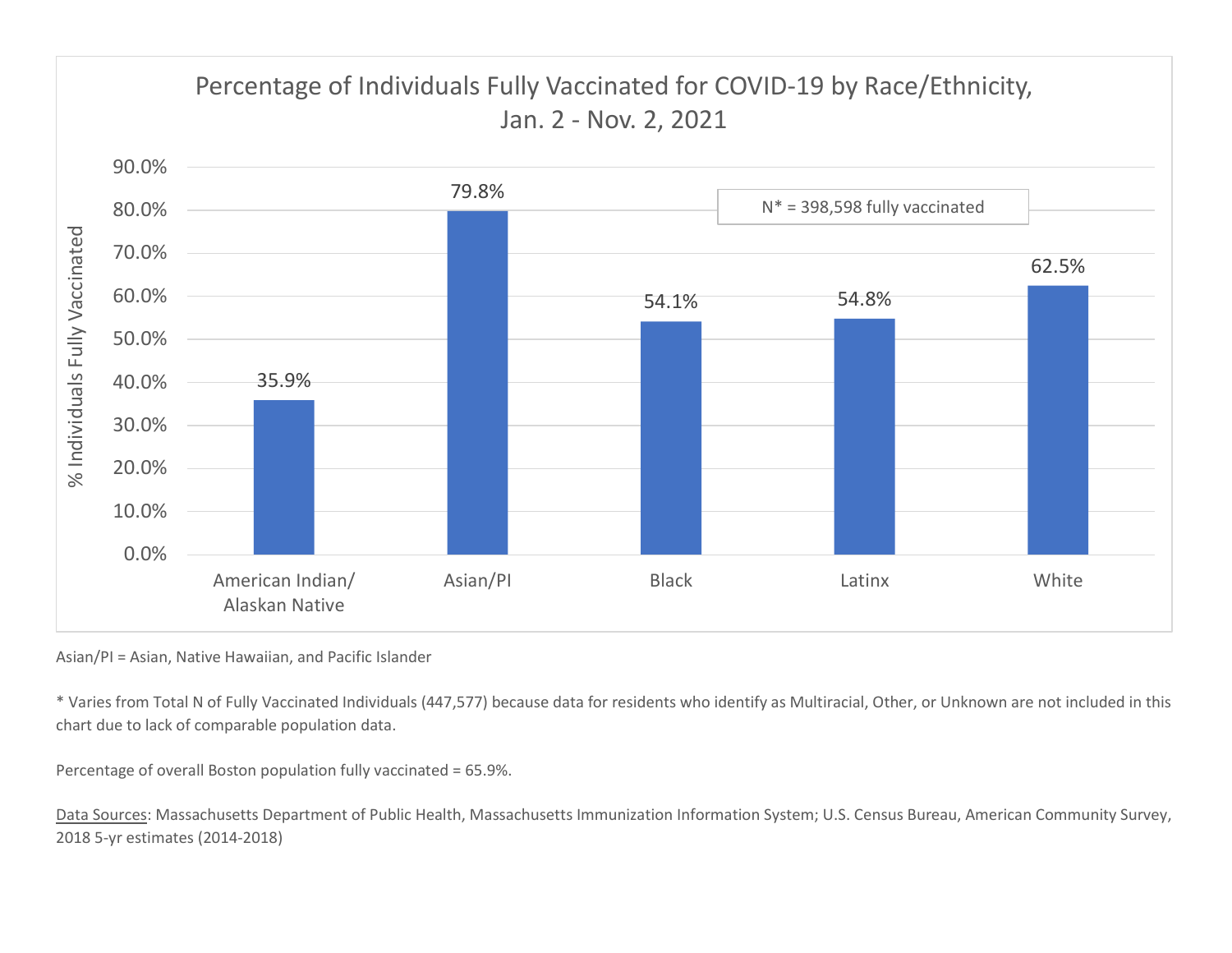

BB/BH/DT/NE/WE = Back Bay/Beacon Hill/Downtown/North End/West End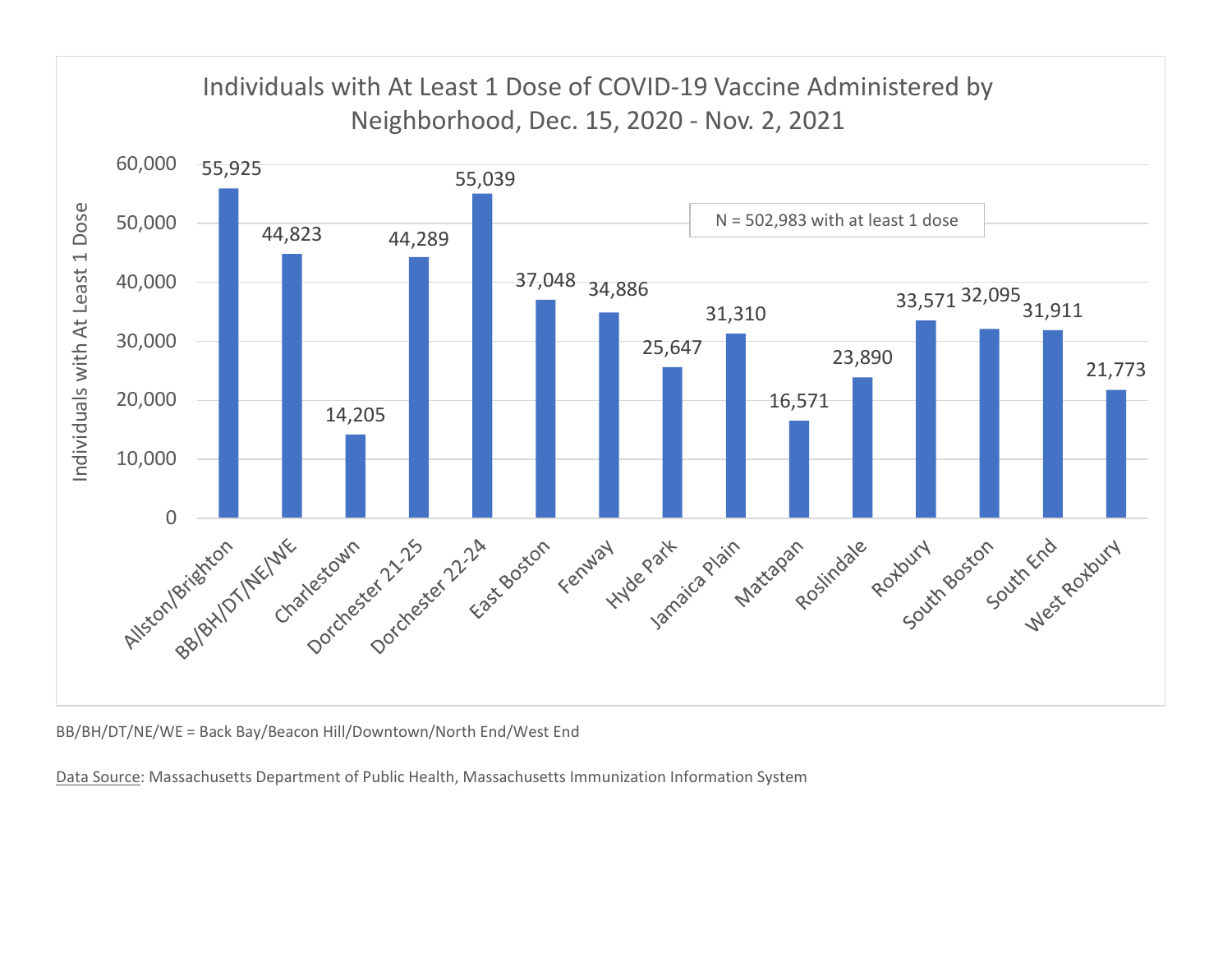## Percentage of Individuals with At Least 1 Dose of COVID-19 Vaccine



BB/BH/DT/NE/WE = Back Bay/Beacon Hill/Downtown/North End/West End

Percentage of overall Boston population with at least 1 dose = 74.0%.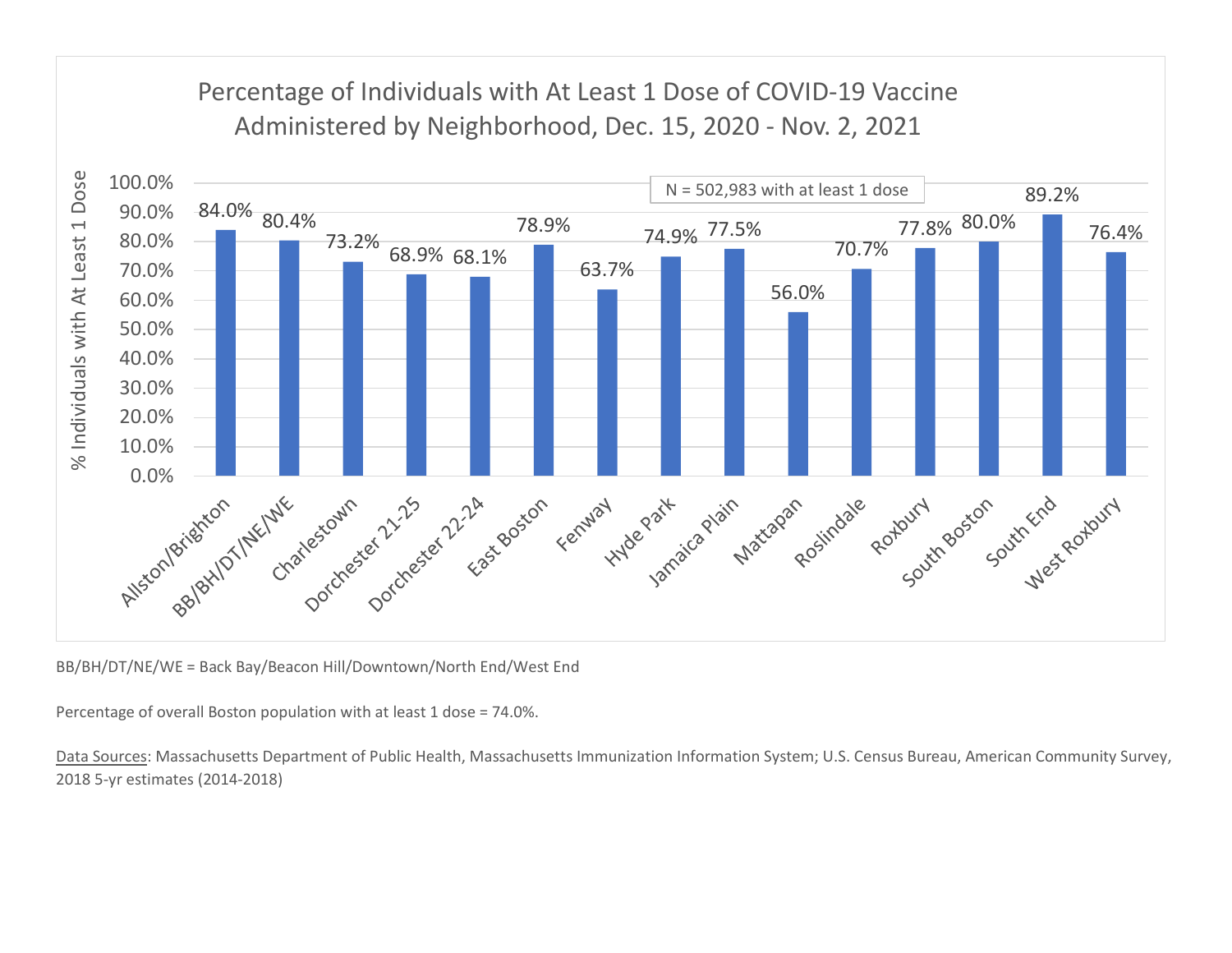

BB/BH/DT/NE/WE = Back Bay/Beacon Hill/Downtown/North End/West End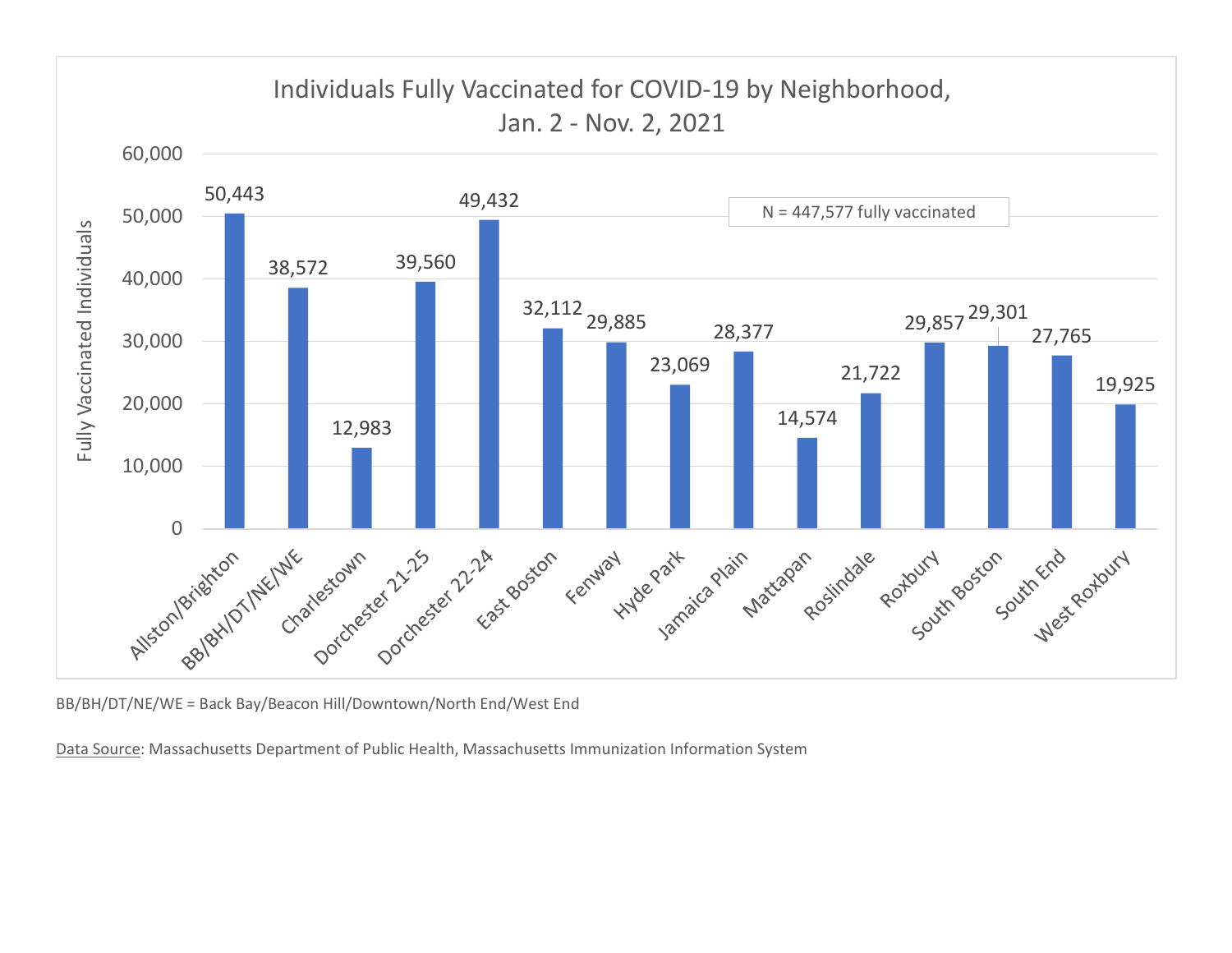

BB/BH/DT/NE/WE = Back Bay/Beacon Hill/Downtown/North End/West End

Percentage of overall Boston population fully vaccinated = 65.9%.